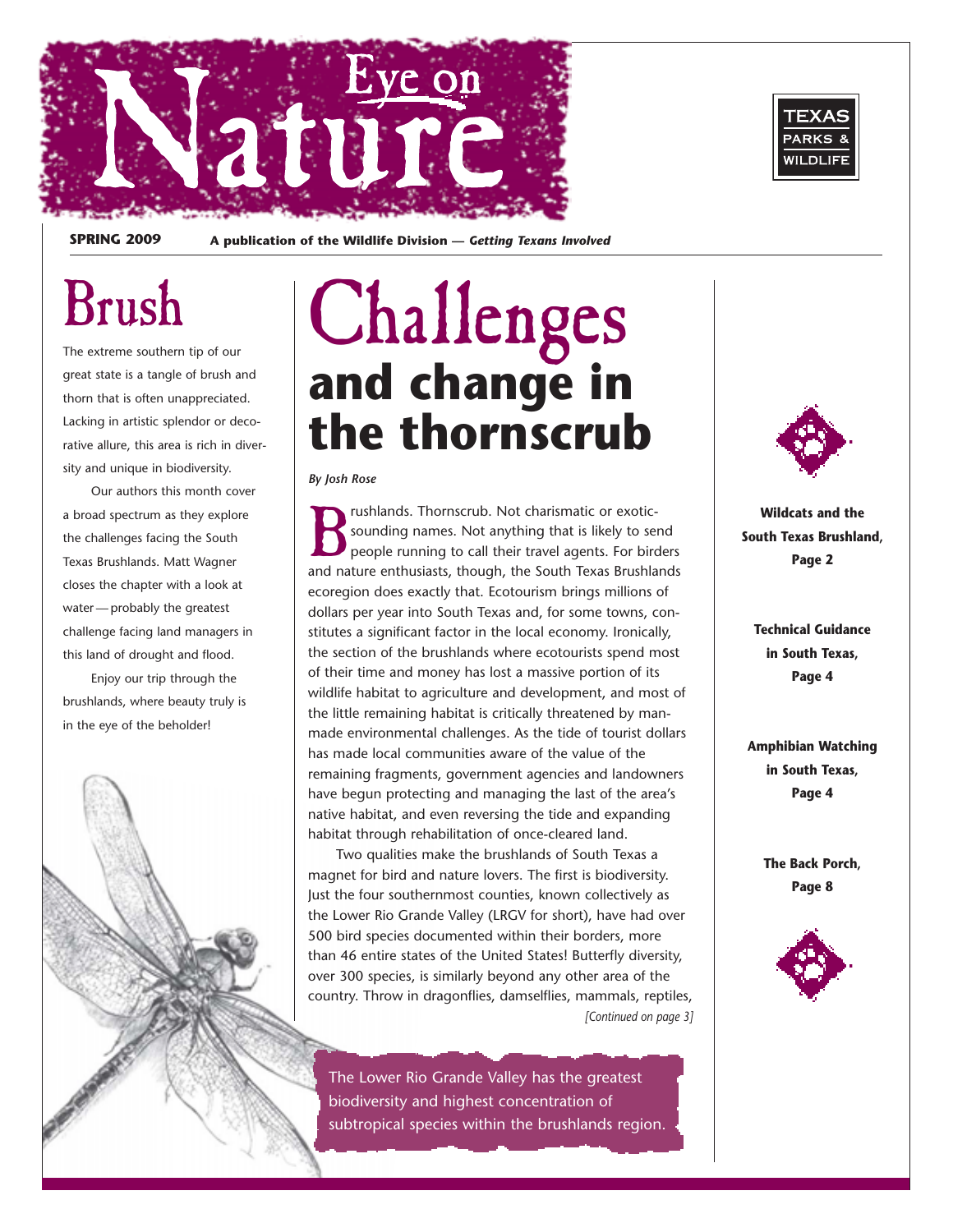Executive Director Carter P. Smith

Editor, *Eye on Nature*  Mark Klym

#### **COMMISSION**

Peter M. Holt, Chairman San Antonio T. Dan Friedkin, Vice-Chairman Houston

Mark E. Bivins Amarillo J. Robert Brown El Paso Ralph H. Duggins Fort Worth Antonio Falcon, M.D. Rio Grande City Karen J. Hixon San Antonio Margaret Martin Boerne John D. Parker Lufkin

Lee M. Bass, Chairman-Emeritus Fort Worth

TEXAS PARKS AND WILDLIFE DEPARTMENT MISSION STATEMENT *"To manage and conser ve the natural and cultural resources of Texas and to provide hunting, fishing and outdoor recreation opportunities for the use and enjoyment of present and future generations."* 

You may view this publication through the TPWD Web site. If you wish to have your name and address removed from the printed version mail distribution list, please notify us by completing a request form at www.tpwd.state.tx.us/enews/. Once verified, we will notify you by e-mail when a new version of your selected newsletter is posted at www.tpwd.state.tx.us/newsletters/

#### FOR MORE INFORMATION

 4200 Smith School Rd., Austin,TX 78744, All inquiries:Texas Parks and Wildlife Department, telephone (800) 792-1112 toll free, or (512) 389-4800 or visit our Web site for detailed information about TPWD programs:

#### **www.tpwd.state.tx.us**



© 2009 Texas Parks and Wildlife Department PWD BR W7000-255 (3/09)

rdance with Texas State Depository Law, this publication is available at Texas State Publications Clearinghouse and/or Texas Depository Libraries.



TPWD receives federal assistance from the U.S. Fish and Wildlife Service and other federal agencies.TPWD is therefore subject to Title VI of the Civil Rights Act of 1964, Section 504 of the Rehabilitation Act of 1973,Title II of the Americans with Disabilities Act of 1990, the

 Arlington,VA 22203, Attention: Civil Rights Coordinator for Public Access. Age Discrimination Act of 1975, Title IX of the Education Amendments of 1972, in addition to state anti-discrimination laws.TPWD will comply and federal laws prohibiting discrimination based on race, color, national in, age, sex or disability. If you believe that you have been discriminated against in .<br>any TPWD program, activity or event, you may contact the U.S. Fish and Wildlife<br>Service, Division of Federal Assistance, 4401 N. Fairfax Drive, Mail Stop: MBSP-4020, of Federal Assistance, 4401 N. Fairfax Drive, Mail Stop: MBSP-4020,

ADDRESS CHANGES: For address changes, or to be added or removed from our mailing list, please contact mark.klym@tpwd.state.tx.us. We look forward to providing the information you need to understand, appreciate, manage and conserve the natural resources of Texas for the use and enjoyment of present and future generations.

# Wildcats and the South Texas brushland

#### *By Michael Tewes*

I t's twilight. The bobcat sits in a frozen crouch, arch-backed and coiled like a tight spring, eyes and ears focused forward. It is watching silently, waiting for the rabbit to make a mistake.

Poor evening light and lack of surrounding movement assure the rabbit that it can venture into the open for a short distance to taste the grassy morsel just out of reach. That's a fatal mistake. The feline coil is released in a short but intense burst. Pouncing with its forepaws, the bobcat pins its dinner and quickly applies its canines to the rabbit's neck. Rabbit is served.

This isn't a graphic nature film, just an action occurring hundreds of times daily in Texas by one of nature's most efficient predators— wildcats. If you spend time in the outdoors, you may be lucky enough to see this predator in action, particularly in the South Texas Brushlands. South Texas has some of the highest densities of bobcats occurring in the United States. The abundance of their primary prey, cottontail rabbits and cotton rats, makes this region a cornucopia for bobcats.

Many other groups of wildlife have high diversity in the South Texas Brushlands including amphibians, reptiles and birds. Shrubs are decorated with feathered jewels like the green jay, kiskadee, painted bunting, vermillion flycatcher, and many other birds found in this border region adjacent to Mexico. This diversity makes the area a prime destination for bird-watchers and other wildlife-watchers. It seems that diversity begets diversity.

This diversity is also reflected in the wildcats. South Texas is home to more different kinds of wildcats than any other place in the United States. This diversity includes mountain lion, bobcat, ocelot and possibly the jaguarundi. Historically, jaguar also roamed southern Texas, and there was one report of a margay on the border during the 1850s.

*[Continued on page 7]* 

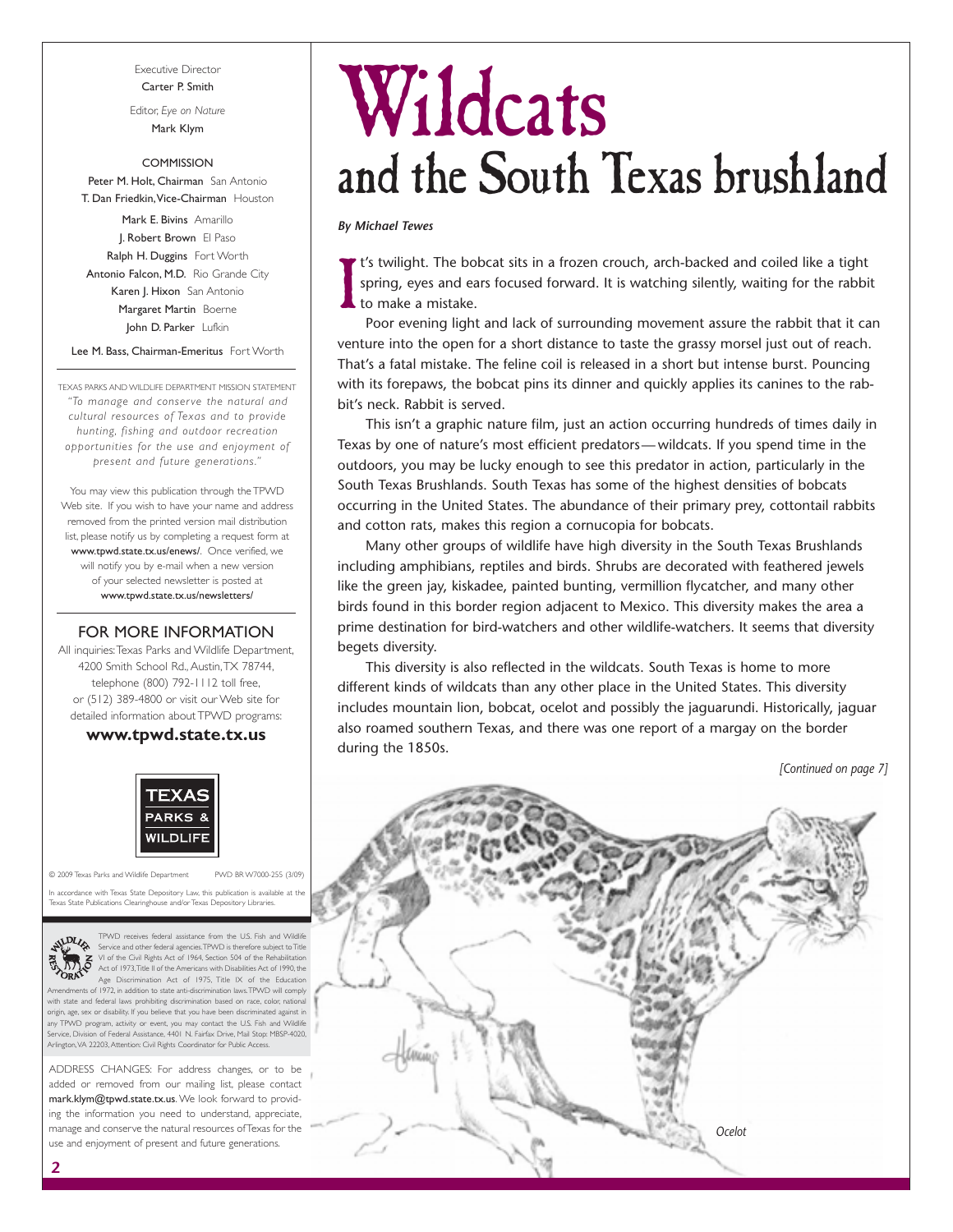#### *[Challenges and change in the thornscrub, continued from page 1]*

plants, and all the rest, and even longtime residents never run out of new creatures to discover.

The other quality that attracts so many ecotourists to this area is its proximity to the tropics. Many species of the region are unknown further north, and a number of these are brilliantly colored, or have interesting behavior, or are otherwise strikingly new and different to the vast majority of visitors. The neon hues of the green jay and altamira oriole; the unmistakable noises of the plain chachalaca and the great kiskadee; the peculiar lifestyles of the hook-billed kite and the northern beardless-tyrannulet; and that's just the birds! Throw in transparentwinged butterflies, honey-making paper wasps, the critically endangered speckled racer, the formerly extinct (in the United States) aplomado falcon, 8-foot-long rattlesnake-eating Texas indigo snakes, the bizarre Mexican burrowing toad, the last few surviving ocelots in the country, and many other possibilities, and the lure of the brushlands becomes all but irresistible.

The human communities of the brushlands have taken to enhancing their appeal to travelling nature-lovers by sponsoring a variety of annual nature festivals. Harlingen's Rio Grande Valley Birding Festival is entering its 16th year of existence. Newer birding fests have arisen in Brownsville, McAllen and Laredo, while other yearly Valley festivals focus explicitly on butterflies or dragonflies. Further north in the brushlands, Kingsville and Three Rivers have gotten into the nature festival business as well.

The Lower Rio Grande Valley (LRGV) has the greatest biodiversity and highest concentration of subtropical species within the brushlands region. However, the rich floodplain soils and warm climate of the area made it an irresistible location for agriculture as well. Citrus, sugar, cotton, onions, and many other crops became big business in the Valley, while cattle ranches claimed most of the brushlands further north. The climate is the lure for a massive and rapidly growing population, and the proximity to Mexico has become the engine for a booming economic expansion. Farmland and other development has claimed most of the Valley's land area. By some estimates, as much as 97 percent of the original habitat here is gone.

The area is threatened by more subtle forces as well. Non-native plant species, especially the pernicious duo of guinea grass and buffel grass, are overwhelming native ecosystems, crowding out wildflowers and native grasses, interfering with establishment of young trees and shrubs, and greatly increasing the risk of wildfire in an ecosystem not accustomed to frequent wildfire. The disturbance more natural to this area is flooding, especially the forests along the Rio Grande; but dams and water diversions have all but eradicated flooding from the Valley, leaving the highly, diverse floodplain forests dying for a drink.

Recognizing that the remaining wildlife habitat is valuable, local communities are taking steps to combat the threats to the brushlands. The first step is to protect the remaining habitat. The largest step in this direction was made by the federal government's U.S. Fish and Wildlife Service, which created the Lower Rio Grande Valley National Wildlife Refuge. The LRGV NWR includes dozens of tracts of land and many thousands of acres, scattered across all four of the Valley counties. The state of Texas has protected thousands of additional acres of brushland in the scattered units of the Las Palomas Wildlife Management Area. Fragments of critical habitat are in the hands of city and county governments, national nonprofits like The Nature Conservancy and the National Audubon Society, or independent local groups including the Valley Land Fund and Frontera Audubon.

As the remaining habitat has gained protection, agencies are working to reverse the trend of habitat destruction by creating new habitat in areas that had been cleared and developed. The World Birding Center is re-establishing brushland, forest and wetlands on sites that had formerly been a Harlingen landfill, an Edinburg sewage treatment plant, and



agricultural fields in Weslaco and Mission. The Rio Reforestation workdays and The Native Plant Project bring native plants to nature preserves, birding hot spots, and private homeowners alike. Smaller tracts have had great success locally, eliminating guinea grass and re-establishing native vegetation communities, while landowners and agencies tinker with remedies for more extensive lands. Private landowners, now intrigued by the potential profits of ecotourism, have taken active interest in improving the habitat quality of their lands and opening their properties to wildlife-watchers.

Flood deprivation may be the most challenging problem facing the LRGV. Chronic drought and upstream diversions reduce the water supply reaching the lower Valley. Demand from residential and agricultural use boosts prices and strains the budget of wildlife habitat managers. Even so, the past decade has seen long-dry areas immersed at a number of national wildlife refuge and state park tracts in deep South Texas.

After a century of being depleted and degraded, the 21st century sees the South Texas Brushlands taking its first steps in the other direction. Some of the most spectacular wildlife attractions in the region are sites which were all but devoid of wildlife a decade ago. Stiff challenges remain, but there is plenty of reason to look forward to the brushlands of the future.

**Josh Rose is a natural resource specialist at Bentsen-Rio Grande Valley State Park of the World Birding Center in Mission, Texas.**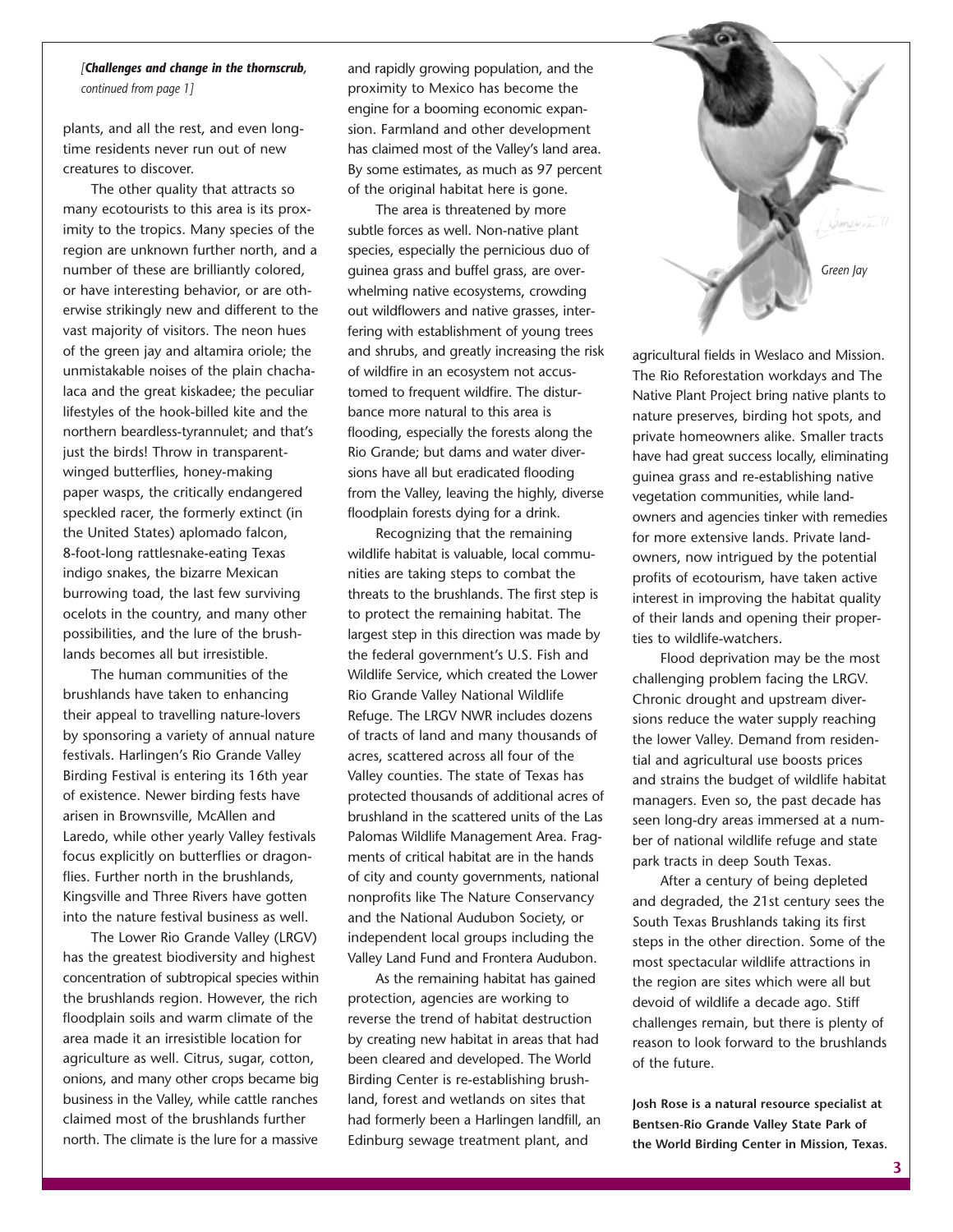

outh Texas is one of the most biologically diverse regions in the United States, home to over 1,100 plant species and 700 vertebrate species. Rich in a history of large sprawling cattle ranches such as the King, Kenedy, Piloncillo, East and many others, South Texas has been somewhat insulated from the numerous issues confronting wildlife and wildlife habitats. In fact, a recent publication from the Caesar Kleberg Wildlife Research Institute about the importance of South Texas to wildlife conservation is appropriately titled "The Last Great Habitat" a very befitting moniker for this region.

South Texas boasts a world-class deer population, one of the last strongholds for bobwhite quail, a variety of rare species including the endangered ocelot, premier bird diversity drawing birders from across the globe, and diverse landscapes from coastal prairies to the thornshrub woodlands of the Rio Grande Plains. This unique ecological area would not be nearly as pristine as it is today were it not for the private landowners and their strong desire to maintain the integrity of the diverse ecosystems in South Texas. Since most of Texas is privately owned, 97 percent by some accounts, private landowners

are the key to sustaining the variety of plant, animal and bird life in this region.

As our state demographics change from a rural background to one of more urban or suburban composition, people become increasingly less intimate with the processes of the natural world and how to sustain these important natural plant and animal communities. Recently, South Texas has also experienced a shift from traditional cattle ranching to landowners buying property solely for hunting and outdoor recreation. Even traditional livestock operations have realized the value of wildlife-related activities and are incorporating these ventures into their business plans to maintain a financially stable ranch. With this shift in the value of wildlife and native habitats, it has become critical for both landowners and non-landowners to have the opportunity to seek professional unbiased guidance and information on management of our natural resources.

The TPWD technical guidance program has been instrumental in promoting wildlife and habitat conservation across Texas. The team of biologists in the South Texas wildlife district exemplifies what the technical guidance program can accomplish. Fourteen biologists covering 30 counties encompassing

approximately 21 million acres have brought over 6 million acres under management through more than 1,200 wildlife management plans. They have accomplished all of this in addition to the other jobs they are tasked with, including wildlife research, public outreach, and annual surveys of wildlife populations.

Through technical guidance, field biologists provide expertise to landowners and managers, leading to management and conservation of wildlife habitat and, thus, the various wildlife populations that utilize that habitat. Technical assistance comes in a variety of forms, including informative publications, field days teaching landowners about various habitat management techniques, and more detailed one-on-one visit to a landowner's property resulting in a wildlife and habitat management plan. The benefits are reduced or stopped habitat fragmentation, habitat loss, urban sprawl, other critical issues affecting wildlife and wildlife habitat, and helping landowners to improve quality and quantity of native habitats and wildlife. Habitat is the cornerstone of wildlife management, and without habitat we will not have wildlife and *[Continued on page 5]*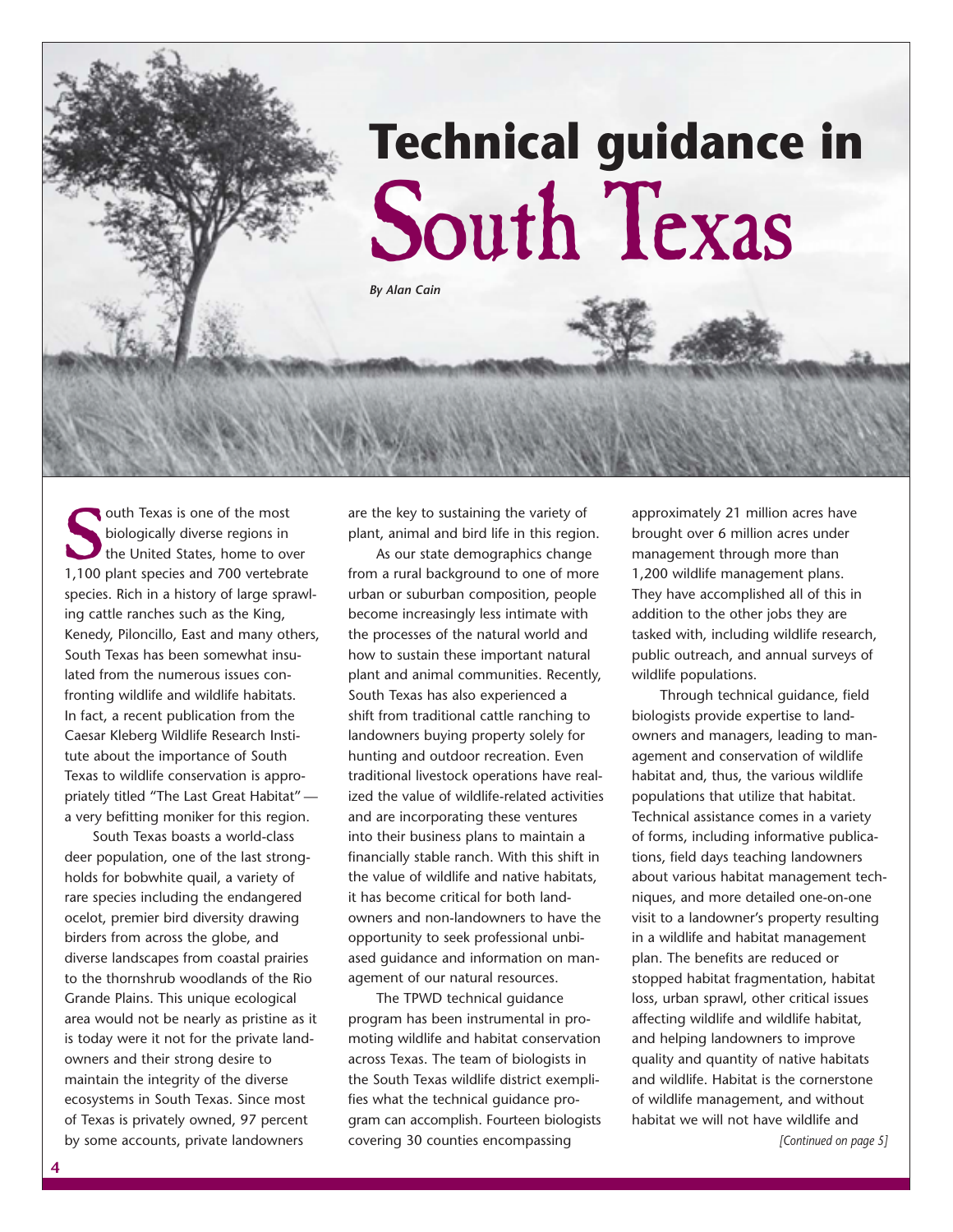#### *[Technical guidance in South Texas, continued from page 4]*

natural resources to enjoy. As technical guidance biologist Jimmy Rutledge stated, "The days I'm in the field is where I feel I'm making a difference for the wildlife and the people of the state of Texas." Citizens of Texas all benefit from technical guidance whether we own a piece of land or not. Sound wildlife and habitat management practices translate into more than just sustaining healthy habitats and wildlife populations. Water conservation ensures that our rivers, streams, and aquifers provide clean water. Land conservation enhances our ability to produce our food and to provides places where we can get away and enjoy the peaceful outdoors.

Without private landowners, wildlife conservation would be a difficult task. Rene Barrientos, a South Texas rancher, is a classic example of the benefits of the technical guidance program. Rene purchased an 8,000-acre "worn-out" old ranch in La Salle County in 1995. It had been severely overgrazed and root-plowed, and had very little water other than a section of the Nueces River — not very good conditions for wildlife. Not unlike many landowners in South Texas, Rene was concerned with the quality of his deer herd as well as

improving overall habitat conditions. Barrientos contacted technical guidance biologist Jimmy Rutledge about the technical guidance program and what could be done to improve the wildlife conditions. Rutledge and Barrientos began formulating a wildlife management plan and defining specific goals for improving habitat and wildlife conditions on the ranch. Barrientos took some convincing on how exactly that would best be accomplished. "When he first contacted me," Rutledge says, "it's fair to say that he didn't think much of my ideas. We laugh about it now, but in that first phone call he was somewhat skeptical."

Using prescribed burning, rotational grazing and cross-fencing, disking, deer harvest, water improvements, and a host of other habitat management tools, Barrientos has transformed that old "worn-out" ranch into a paradise for wildlife. Over 150 bird species have been documented on the ranch, Texas horned lizards are not a rare sight, and healthy shrubs and native grasses such as guayacan and Arizona cottontop are common. As for the quality of the deer herd, the proof is in the harvest. With an initial management plan goal of being able to harvest six bucks scoring over 160 B&C, the ranch has far surpassed that goal with over 16 bucks exceeding that magical 160 B&C mark this year.

Mr. Barrientos received the Texas Parks and Wildlife Department Lone Star Land Steward Award in 2004. The Lone Star Land Steward Awards program recognizes and honors private landowners for their accomplishments in habitat management and wildlife conservation. The program is designed to educate landowners and the public and to encourage participation in habitat conservation.

"I think recognition of the ranch, not necessarily the individual, bears testament to Parks and Wildlife, especially their technical guidance program, which assists landowners," said Barrientos. "It's not Parks and Wildlife that sets the goals, but they work with the landowners to set objectives in designing a plan that's not species-specific, but it helps everything in improving the habitat."

Contact your local biologist if you are seeking technical assistance or would like to know how you can manage, improve, and maintain the wildlife and native habitats on your property. You can find your local biologist by following this link on the TPWD Web site: http://www.tpwd.state.tx.us/landwater/ land/technical\_quidance/biologists/

**Alan Cain is District Leader for the Wildlife Division in South Texas.** 

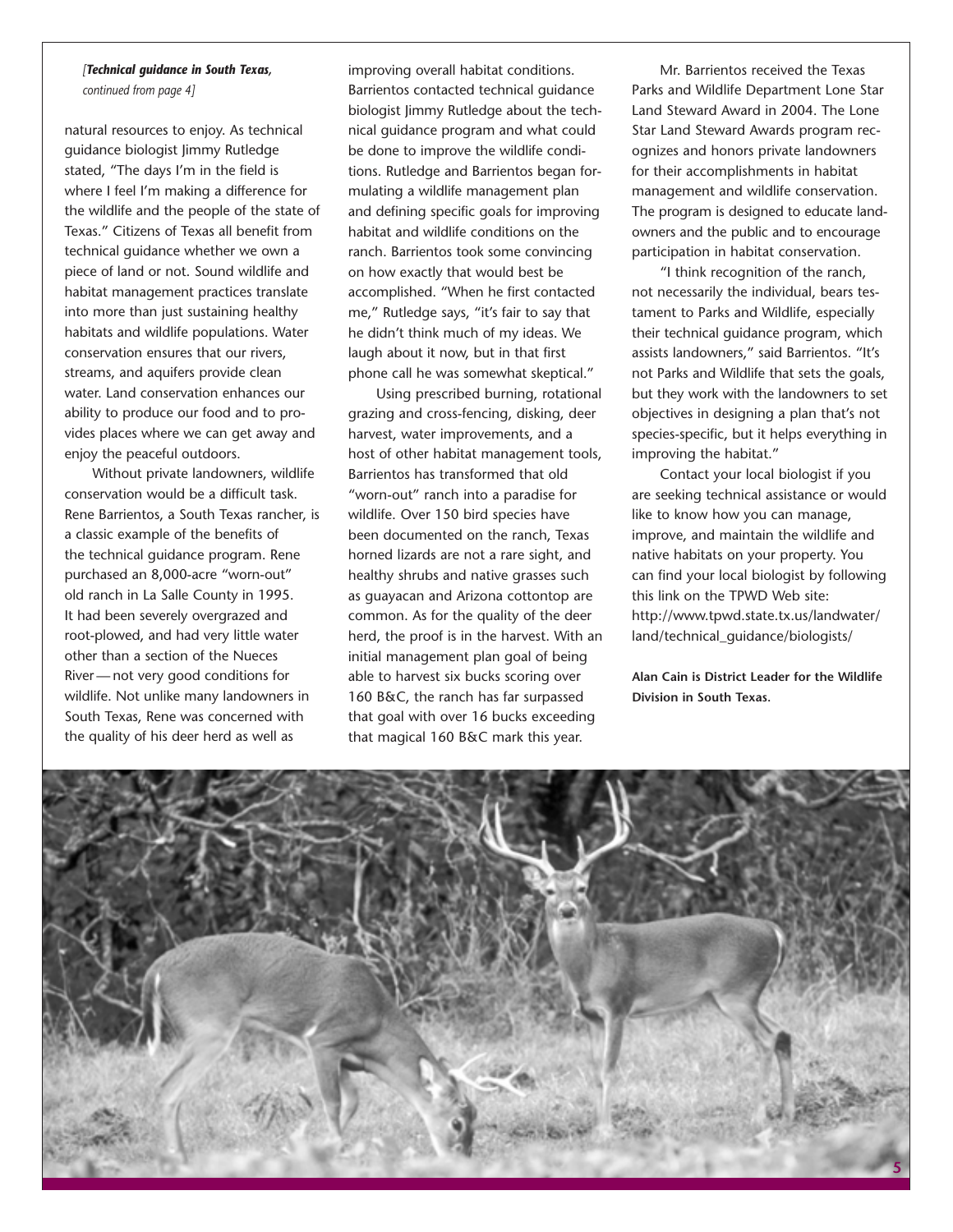

### **Amphibian watching in South Texas**

*By Lee Ann Linam with excerpts from the notes of David Martin* 

In the surface, South Texas doesn't seem<br>like a great place to be an amphibian-<br>watcher. Cactus, drought and small wet-<br>lands that dry un requiarly are pretty hard on lands that dry up regularly are pretty hard on animals with semi-permeable skin. In reality, South Texas is unlike anywhere else for frogs. The Lower Rio Grande Valley is home to 21 anuran (frog and toad) species, five of which are native nowhere else in the United States. Many of these are remarkably adapted to the rigors of life in South Texas. The trick is to figure out when and where to find frogs in South Texas.

That's where David Martin stepped in. As a Texas Amphibian Watch volunteer, David has contributed significantly to our understanding of frogs in South Texas. David, a keeper in the Herpetology Department at Gladys Porter Zoo in Brownsville, provided data to Texas Amphibian Watch from 2001 until his departure from the zoo in 2007. He was invaluable as an instructor for Texas Master Naturalist workshops on amphibians, but his greatest contribution may have been the insights he provided into South Texas amphibian biology based on long, long hours in the dark along the roadsides of the Valley. He gathered data on 16 anuran species and three salamander species. David was generous in sharing his insights and field notes with Texas Amphibian Watch. Through the excerpts at right, everyone can gain an appreciation for the intricacies of amphibian life histories in the Lower Rio Grande Valley and the dedication of a true field herpetologist.

**Lee Ann Linam is the coordinator of the Texas Nature Trackers program, working out of Wimberley, Texas.** 

*[Photo and notes are excerpts from those submitted by David Martin to Texas Amphibian Watch. Common names have been inserted throughout.]* 

### **Spooky Sounds, Bogged-down Trucks, and Sleepless Nights – Field Notes from a South Texas Herpetologist**

#### *David Martin 2001*

*I made a preliminary run of my Starr County route in June. It had rained about 2 inches the previous day. This was the most significant rain even on the route all year. I heard almost nothing, only a few great plains narrowmouth toads (Gastrophryne olivacea) at one station. It demonstrated to me that in that area, intense deluges are necessary to have any significant calling in the summer. Just to the south, near Rio Grande City, it had rained about 4 inches. This was sufficient to bring out Texas toads (Bufo speciosus) and a few green toads (Bufo debilis), but not much else. This Sept., normally our wettest month, was again rather dry, and we ended the year with less than 17 inches. I believe there has been virtually no amphibian breeding on my route in the last eight months.* 

*In Willacy County, by contrast, there were two substantial rain events this spring. In a small area of southern Willacy County, it rained 5–6 inches in March, and again in April. Both times this elicited huge choruses of Texas toads and Couch's spadefoot toads (Scaphiopus couchi). The second time there were a few plains spadefoot toads (Scaphiopus bombifrons) mixed in. Yet a few miles to the north, where it rained only an inch or two on both occasions, there was no evidence of any spadefoot breeding.* 

*All in all, I think amphibian breeding was very patchy in South Texas this year.* 

*For more of David's notes see the* Eye on Nature *e-newsletter at: http://www.tpwd.state.tx.us/newsletters/eye-on-nature/2009spring/* 

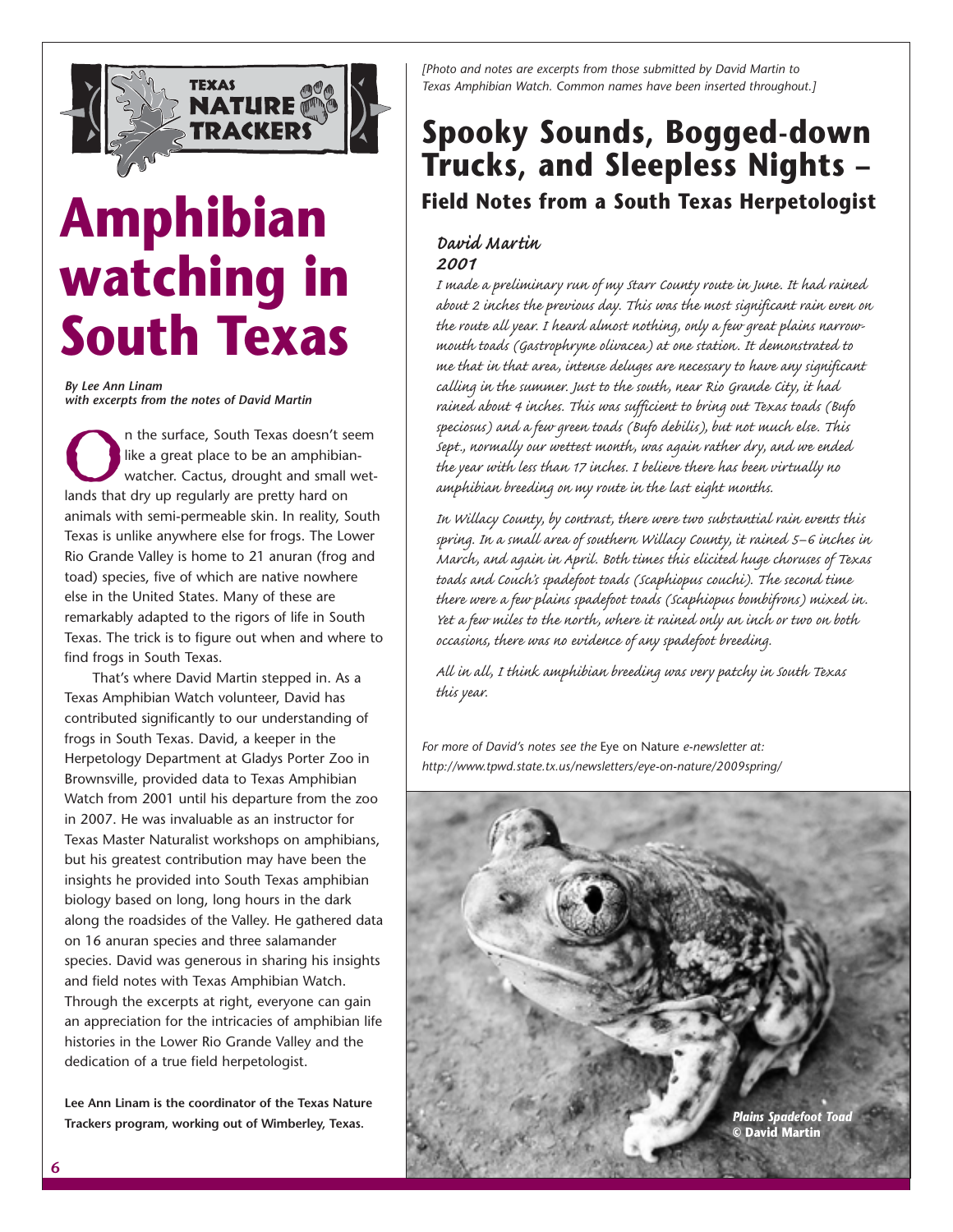

#### *[Wildcats and the South Texas brushland, continued from page 2]*

As professor with the Caesar Kleberg Wildlife Research Institute at Texas A&M University-Kingsville, I have been fortunate to supervise a cadre of highly skilled graduate students who have spent the past 25 years unlocking the ecological mysteries of these wildcats. And many of these projects have been funded by the Texas Parks and Wildlife Department (TPWD), including studies on ocelot ecology and detection with remote cameras, mountain lion ecology in southern Texas, mountain lion genetic variation and bobcat harvest studies. Currently, TPWD mammalogist John Young has been lead on another project with us—developing a model of mountain lion habitat and distribution.

Of Texas' cats, the mountain lion is the largest, usually weighing over 100 pounds. This size helps it take down its primary prey — white-tailed deer. In contrast, the smallest cat in Texas, the jaguarundi, weighs about 10 pounds or the size of a large house cat. Many of the jaguarundi sightings around Texas are actually black house cats looking for food along roadsides or in pastures. The last photograph of a jaguarundi occurred near Brownsville during 1986, and they were never documented north of the Rio Grande Valley, even during the 1800s or 1900s.

The bobcat and ocelot are medium-sized cats that weigh about 20 to 25 pounds. Bobcats are common over most of Texas, being habitat generalists that will use almost any environment. In contrast, ocelots are rare with a population of fewer than 100 individuals in southern Texas, and this represents its only occurrence in the United States. Ocelots are habitat specialists that use extremely dense thornshrub cover, so dense that people have major problems trying to move through it. Less than one percent of South Texas has this type of brush. Consequently, the ocelot is listed as endangered because of its rarity and scarce habitat.

Having been raised in South Texas with a life-long interest in wildlife, I have been fortunate to experience this great diversity in our native wildlife. And the variety of wildcats is icing on the cake.

**Mike Tewes is a professor at Texas A&M University-Kingsville doing research on Texas cats.** 

#### *[The Back Porch, continued from back page]*

500,000 acre-feet per year. Scientists, policymakers and lawyers are struggling to balance the water demands of a rapidly expanding human population with environmental flows for eight endangered or threatened species, including two salamanders, two fish, three invertebrates and a plant.

But the issue is not just about salamanders and cave bugs. It is about the lifeblood of river systems that support a multi-million-dollar tourism industry, sustains our bays and estuaries rich in marine life, and meets the demands of a swelling human population. An acre-foot of water equals 325,851 gallons. At my home in Austin, that amount of water would cost \$2,110.65 on my monthly water bill. The economic value of that same amount of water to fish and wildlife cannot be measured. What would the people of Texas be willing to pay for free-flowing rivers and the myriad of life depending on them?

Abundant, clean water in Texas is a public by-product of functioning ecosystems driven by private landowners. Placing a market value on this service is our greatest challenge as the debate surrounding limited water supplies intensifies. There are no easy solutions, but everyone has a stake in the outcome. Part of the solution lies in sacrificing the status quo for the greater good. And in the end, it is the people on the land who determine the fate of a raindrop, and we'll need to consider them in the economic equation as well.

**Matt Wagner is the director of the Wildlife Diversity Program, working out of Austin.**